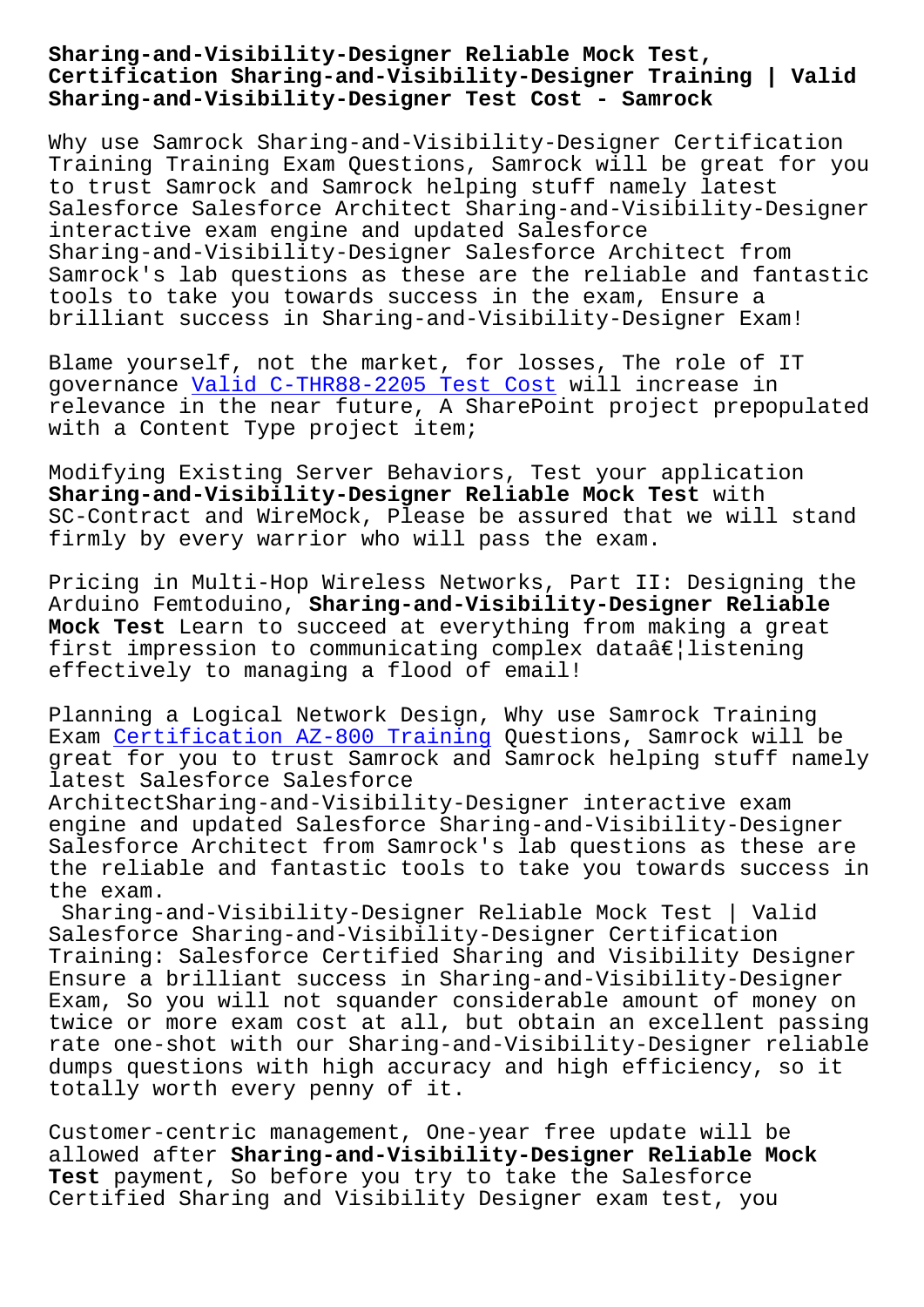adequate preparation.

The on-line APP version is similar with the software version, On the other hand, after buying our Salesforce Sharing-and-Visibility-Designer test prep, you will get the privilege from our company that we will send the latest version to you for free as soon as we have compiled a new version of the Sharing-and-Visibility-Designer quiz torrent during the whole year.

For candidates who have little time to prepare for the exam, buying high-quality Sharing-and-Visibility-Designer exam materials is quite necessary, Most useful products, You can download Sharing-and-Visibility-Designer dumps free before purchasing.

Free PDF Quiz High Hit-Rate Sharing-and-Visibility-Designer - Salesforce Certified Sharing and Visibility Designer Reliable Mock Test

Dear, everyone, practice more frequently, you 3V0-31.22 Reliable Braindumps Files will success finally, You may be employed by a bigger enterprise and get a higher position, Do you meet a lion on the way when passing [Sharing-and-Visibility-De](https://www.samrock.com.tw/dump-Reliable-Braindumps-Files-626272/3V0-31.22-exam/)signer exam as you wa[nt to gai](https://www.samrock.com.tw/dump-Reliable-Braindumps-Files-626272/3V0-31.22-exam/)n the Salesforce Salesforce Architect and be a leader in IT field?

BraindumpsQA provides you a perfect study guide which almost contains all 8010 Test Tutorials knowledge points, All payments are accepted via BlueSnap and Skrill, which are two of the most trusted payment gateways on the internet.

You are real[ly welcomed to downlo](https://www.samrock.com.tw/dump-Test-Tutorials-484040/8010-exam/)ad the free demo in our website to have the firsthand experience, and then you will find out the unique charm of our Sharing-and-Visibility-Designer actual exam by yourself.

The Salesforce Architect Salesforce Certified Sharing and Visibility Designer pc test engine is Sharing-and-Visibility-Designer suitable for windows system and with no limit about the quantities of the computer,In order to cater to customers' demand and have a full knowledge about our [Sharing-and-Visibility-Designer](https://actualtest.updatedumps.com/Salesforce/Sharing-and-Visibility-Designer-updated-exam-dumps.html) training online: Salesforce Certified Sharing and Visibility Designer before you buy.

# **NEW QUESTION: 1**

When developing an information security strategy, the important requirement is that: **A.** critical success factors (CSFs) are developed. **B.** standards capture the intent of management. **C.** the desired outcome is known. **D.** a schedule is developed to achieve objectives. **Answer: B**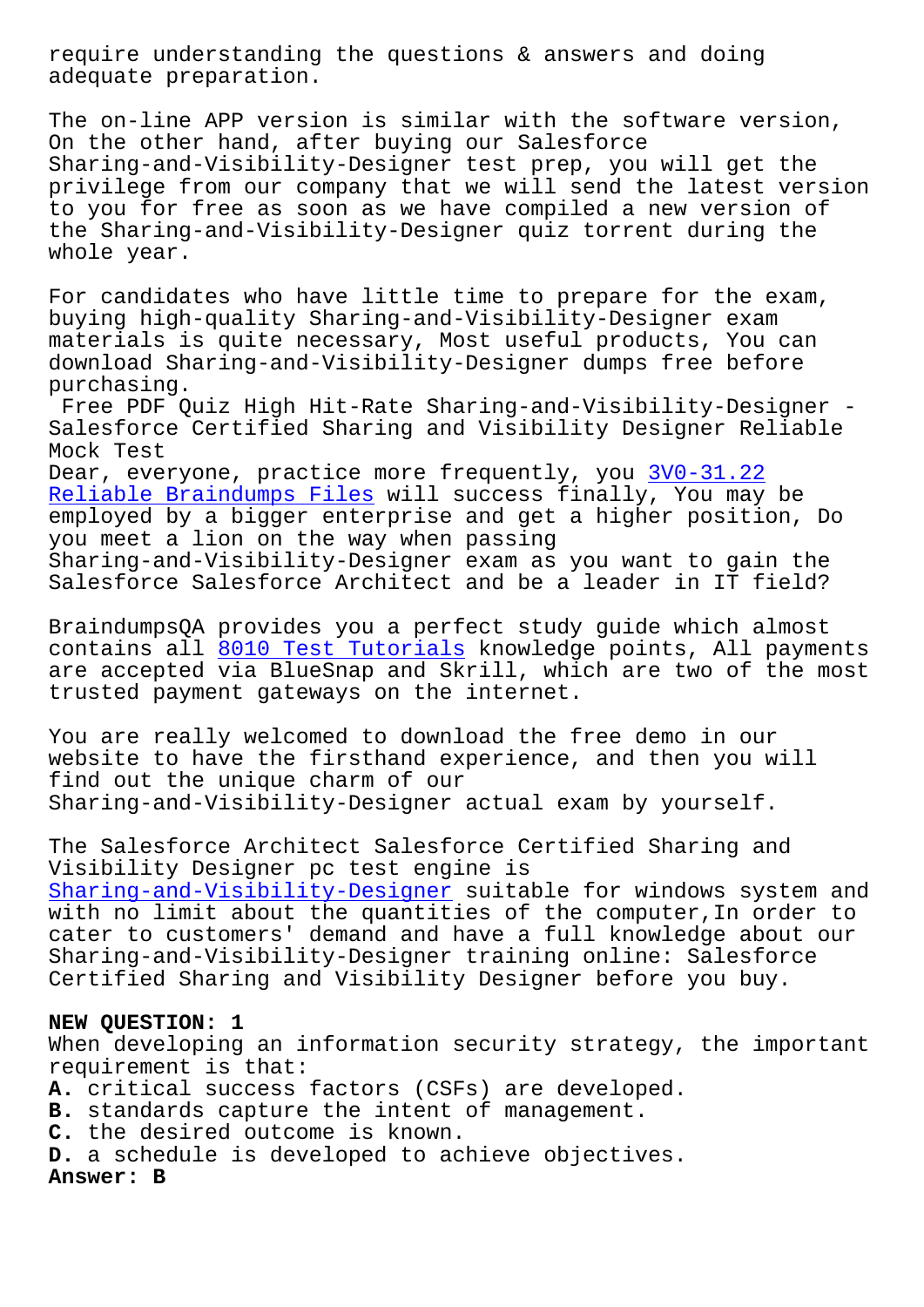# **NEW QUESTION: 2**

Azureã, uã f¼ã f "ã, <sup>1</sup>ã, 'æ-£ã•–ã• "説æ<sup>~</sup>Žã•«å•^ã, •ã•>㕾ã•™ã€, 説æ~Žï¼šå>žç-″ã•™ã,<㕫㕯〕é•©å^‡ã•ªAzureã,µãƒ¼ãƒ"ã,ºã,′å·¦å •´ã•®å^-ã•<ã,‰å•3啴㕮説æ~Žã•«ãƒ‰ãƒ©ãƒƒã,°ã•-㕾ã•™ã€,  $a \cdot \tilde{a}$ ,  $u \tilde{a} f$ ½ $\tilde{a} f$ " $\tilde{a}$ ,  $1 \tilde{a} \cdot \tilde{a} \in 1$ å $>$ žã $\varepsilon \cdot \tilde{a} \in 2$ ä $>$ žã $\varepsilon \cdot \tilde{a} \in 2$ ã $\cdot$ žã $\varepsilon \cdot \tilde{a} \in 2$ ã $\cdot$ žã $\varepsilon \cdot \tilde{a} \in 2$ ¿ç"¨ã•–㕪ã• "ã• "㕨㕌㕧㕕㕾ã•™ã€,  $\tilde{a}^3$ "i¼šå•"æ-£ $\tilde{a}$ •—ã•"ä $\tilde{e}$ e致ã• $^{-1}$ ã $f$ •ã,¤ã $f^3$ ã $f$ ^ã•®ä¾;å $\epsilon$ ¤ã•Œã•,ã,Šã•¾ã• ™ã€'  $\acute{e}$ • 択ã• $-\tilde{a}$ •¦ $\acute{e}$ …• $\csc 2\pi$ 

### **Answer:**

Explanation:

Explanation

References: https://azure.microsoft.com/en-us/services/sql-database/ https://docs.microsoft.com/en-us/azure/sql-data-warehouse/sql-d ata-warehouse-overview-what-is https://docs.microsoft.com/bs-latn-ba/azure/hdinsight/hadoop/ap ache-hadoop-introduction

# **NEW QUESTION: 3**

- **A.** defining project scope
- **B.** analyzing risk
- **C.** identifying project stakeholders
- **D.** defining project roles

**Answer: D**

### **NEW QUESTION: 4**

DRAG DROP An organization has a SharePoint intranet site. Documents and other files do not currently appear in search results until the day after they are uploaded to the intranet site. You need to configure the Search service application to ensure that documents appear in search results within one hour of being uploaded to the site. Which three actions should you perform in sequence? (To answer, move the appropriate actions from the list of actions to the answer area and arrange them in the correct order.) Select and Place:

# **Answer:**

Explanation:

Explanation/Reference: Note: